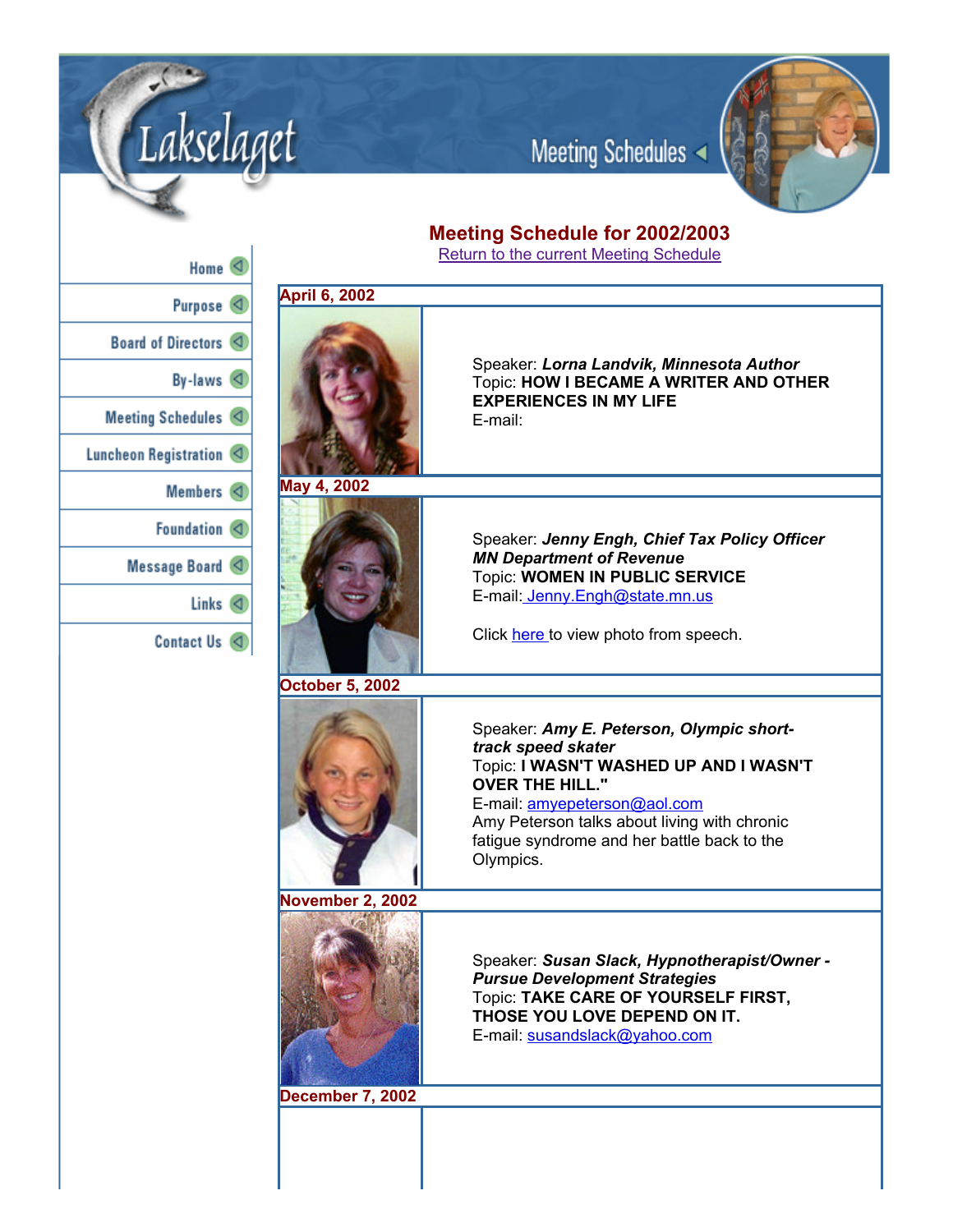

Speaker: *Jim Peterson, President Science Museum* Topic: **VIKINGS: THE NORTH ATLANTIC SAGA** E-mail: jpete@smm.org

**January 4, 2003**



Speaker: *Lorna Benson, Host, All Things Considered, MPR* Topic: **BEHIND THE SCENES AT MINNESOTA PUBLIC RADIO** -- What is news? How is it processed and then delivered? MPR Host Lorna Benson of All Things Considered shares her experiences. E-mail: **benson@mpr.org** 

**February 1, 2003**



**March 1, 2003**



Speaker: *Marjorie Dorner, Minnesota awardwinning author, and former professor at Winona State University*

Speaker: *Peggy Olson, Oncology Nurse,*

*Parker Hughes Cancer Clinic.*

Topic: Breast Cancer

Topic: Most recent book: Seasons of Sun and Rain, a reunion brings together life-long friends who discover one of them is in the early stages of Alzheimer's.

Click here to view another photo.

**April 5, 2003**



## Speaker: *Kay Dixon, Vice President, TCF National Bank*

Topic: Kay thrives on challenge and change. Her career in international banking has taken her around the world, which well-prepared her for her new passion as an ECLOF volunteer. ECLOF believes that poverty, inequality and injustice are the primary enemies of social stability and peace.